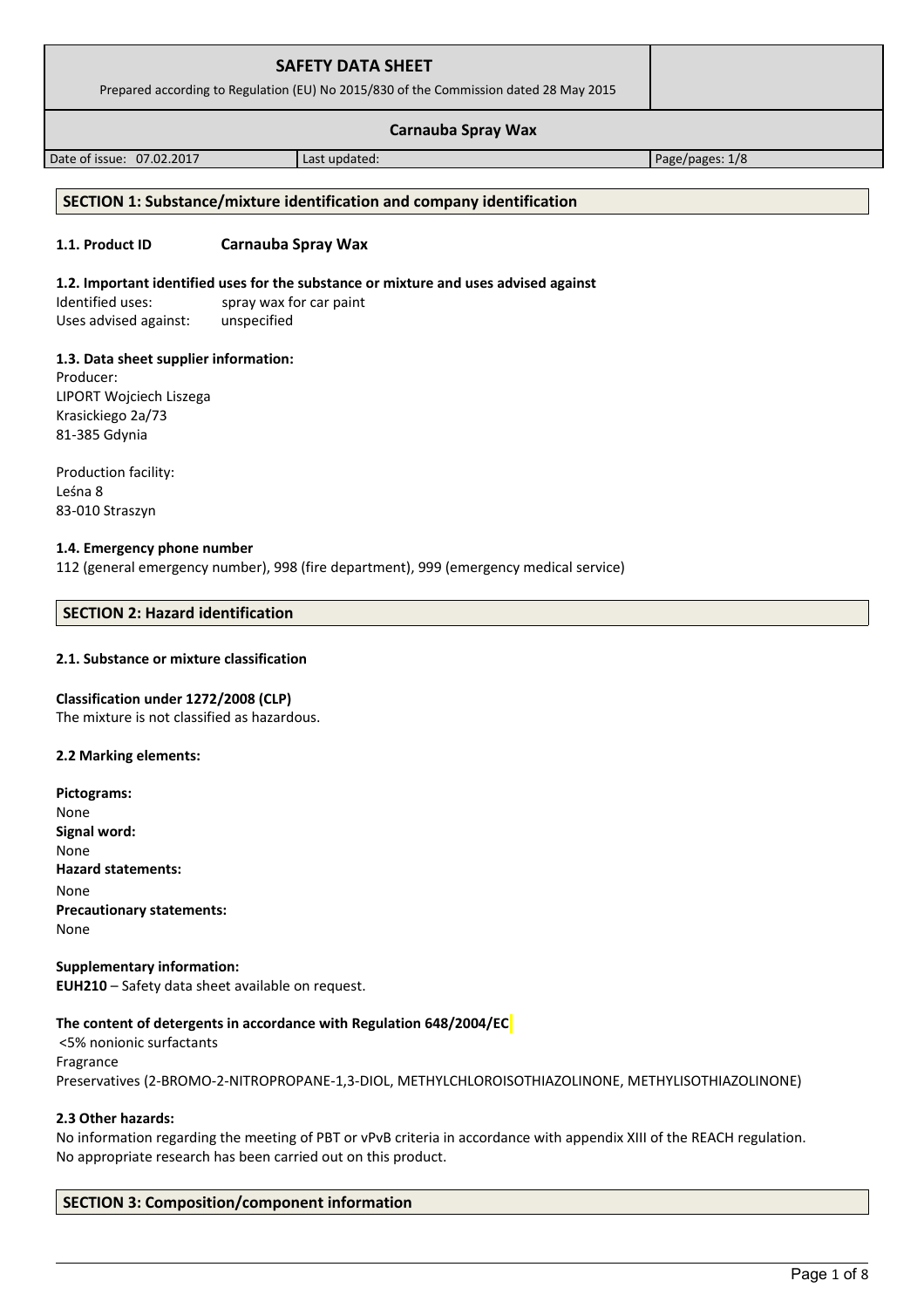| <b>SAFETY DATA SHEET</b>                                                              |               |                 |  |
|---------------------------------------------------------------------------------------|---------------|-----------------|--|
| Prepared according to Regulation (EU) No 2015/830 of the Commission dated 28 May 2015 |               |                 |  |
| Carnauba Spray Wax                                                                    |               |                 |  |
| Date of issue: 07.02.2017                                                             | Last updated: | Page/pages: 2/8 |  |

# **3.1. Substances**

Not applicable

#### **3.2. Mixtures**

Dangerous components:

|                                          |                 | <b>CLP classification</b>    |                                |  |
|------------------------------------------|-----------------|------------------------------|--------------------------------|--|
| <b>Product ID</b>                        | Quantity<br>[%] | <b>Hazard classification</b> | <b>Hazard statements codes</b> |  |
| Ethanol                                  |                 |                              |                                |  |
| CAS number: 64-17-5                      |                 |                              |                                |  |
| EC number: 200-578-6                     |                 |                              |                                |  |
| Index number: 603-002-00-5               | 1               | Flam. Lig. 2                 | H <sub>225</sub>               |  |
| REACH registration number: the substance |                 |                              |                                |  |
| is subject to the transitional period    |                 |                              |                                |  |
| regulations                              |                 |                              |                                |  |

The full meaning of hazard statements has been given in section 16.

#### **SECTION 4: First aid measures**

#### **4.1. Description of first aid measures**

#### **Routes of exposure:**

Inhalation, ingestion, skin and eye contact.

#### **Inhalation:**

Take the affected person out into fresh air. Place in a comfortable position. Ensure peace and protect against heat loss.

# Provide medical assistance if necessary.

#### **Consumption:**

Rinse mouth with water, drink 2-3 cups of water, consult a doctor. Do not induce vomiting. If unconscious do not give anything by mouth.

Transport the affected person to hospital if necessary. Ensure peace, place in a lying position and protect against heat loss.

#### **Eye contact:**

Remove any contact lenses if possible.

Flush with plenty of lukewarm water for 10–15 minutes with eyelids wide open. Place the upper eyelid on the lower eyelid from time to time. Cover the eyes with a compress.

Provide ophthalmologist assistance if necessary.

#### **Skin contact:**

Take off the contaminated clothes and shoes.

Wash the contaminated skin with plenty of water and then with water containing mild soap.

Seek medical attention if skin irritation persists.

#### **4.2. Most important symptoms and effects, both acute and delayed**

No further data available.

#### **4.3. Indication of any immediate medical attention and special treatment needed**

The course of action is decided on by a medical doctor, based on an examination of the person affected.

# **SECTION 5: Fire emergency procedure**

#### **5.1. Extinguishing agents:**

**Suitable extinguishing agents:** alcohol-resistant foam or dry extinguishing agents, carbon dioxide extinguishers, sand, soil, water aerosol. Choose extinguishing agents based on the conditions of the environment. **Unsuitable extinguishing agents:** High volume water jet.

#### **5.2. Special threats related to the substance or mixture**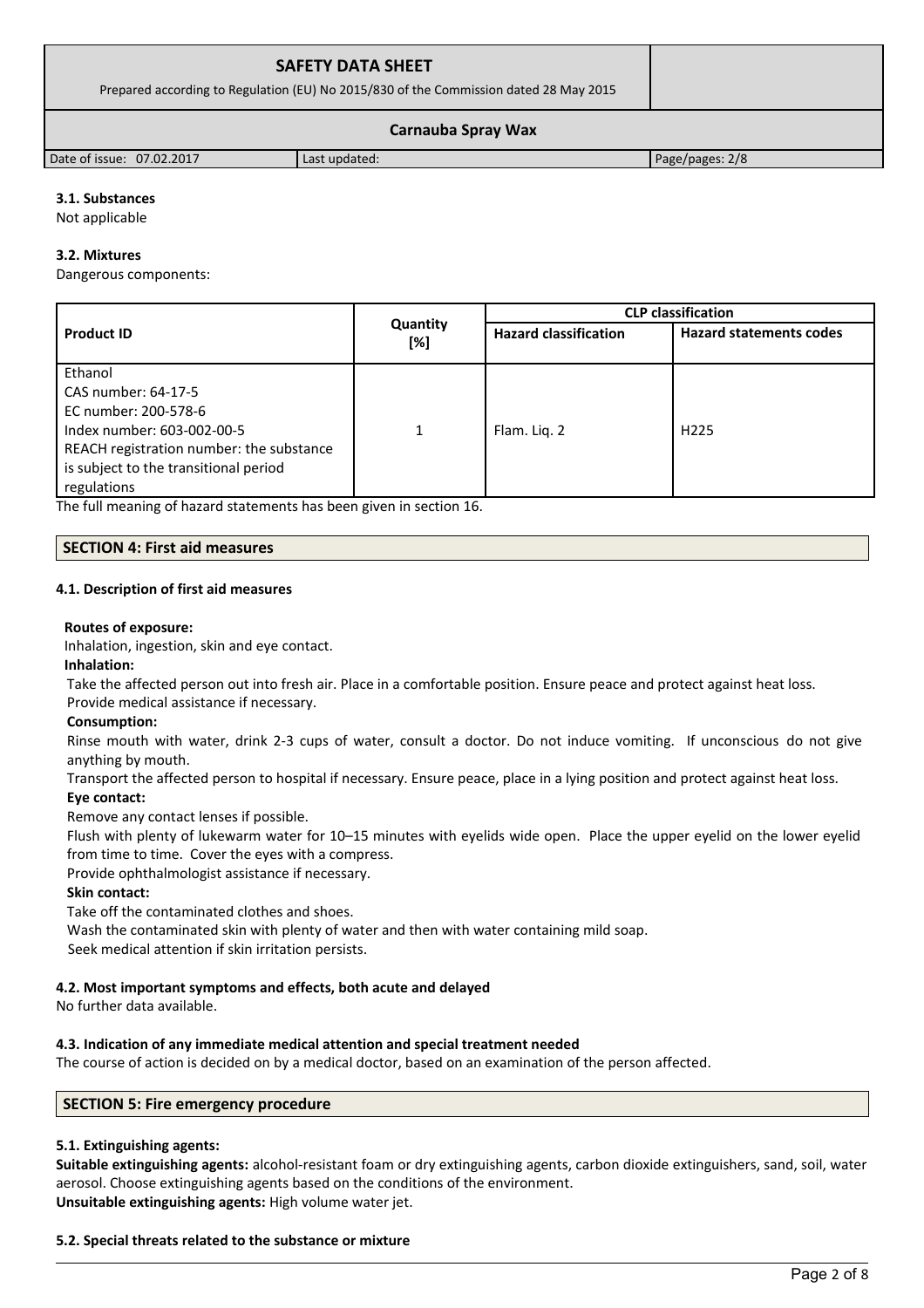| <b>SAFETY DATA SHEET</b><br>Prepared according to Regulation (EU) No 2015/830 of the Commission dated 28 May 2015 |               |                 |
|-------------------------------------------------------------------------------------------------------------------|---------------|-----------------|
|                                                                                                                   |               |                 |
| Date of issue: 07.02.2017                                                                                         | Last updated: | Page/pages: 3/8 |

In case of fire, high temperatures cause a release of hazardous decomposition products that contain carbon monoxides.

# **5.3. Information for the fire department**

Spray the containers located in the fire area with water, remove from the hazardous area if possible. In case of a fire in an enclosed environment, use protective clothing and compressed air breathing apparatus. Do not allow the extinguishing agents into ground waters, surface waters, or sewage systems.

#### **SECTION 6: Measures regarding accidental release into the environment**

#### **6.1. Individual safety measures, protective equipment and emergency procedures**

For persons other than emergency personnel: notify the appropriate authorities of the emergency. Remove any persons not participating in the containment procedures from the contamination area. For emergency personnel: Ensure proper ventilation, use individual safety measures.

#### **6.2. Environmental safety measures**

Prevent the contamination from spreading into sewage systems and water reservoirs.

#### **6.3. Methods of removing and preventing the spread of contamination:**

Prevent the contamination from spreading and attempt removal using absorptive materials (sand, diatomite, universal absorbent), place the contaminated materials in properly marked containers for subsequent utilization in accordance with the mandatory provisions of the law.

#### **6.4. References to other sections**

Product waste disposal – see section 13 of this data sheet. Individual protective measures – see section 8 of this data sheet.

#### **SECTION 7: Storage and use of substances and mixtures**

#### **7.1. Precautions for safe handling**

#### **Recommendations for handling the mixture**

Avoid direct contact with the mixture. Avoid inhalation. Prevent from spreading into sewage systems. **Apply general provisions of the industrial work hygiene**  Do not eat, drink or smoke when using the product. Replace the contaminated clothing. Wash hands thoroughly after handling. Wash contaminated clothing before reusing. Wash hands and face before breaks at work.

#### **7.2. Safe storage regulations, including any mutual incompatibility information**

Store in a well-ventilated area. Keep container tightly closed. Store in a cool place. Protect from sunlight and sources of heat. Do not store with food or animal feeding stuffs. Always use containers made of materials analogous to the original ones. Open containers should be handled very carefully so as to prevent spillage. Do not handle until all safety precautions have been read and understood.

#### **7.3. Specific end use(s)**

See section 1.2 of this data sheet.

#### **SECTION 8: Exposure controls/individual protective measures**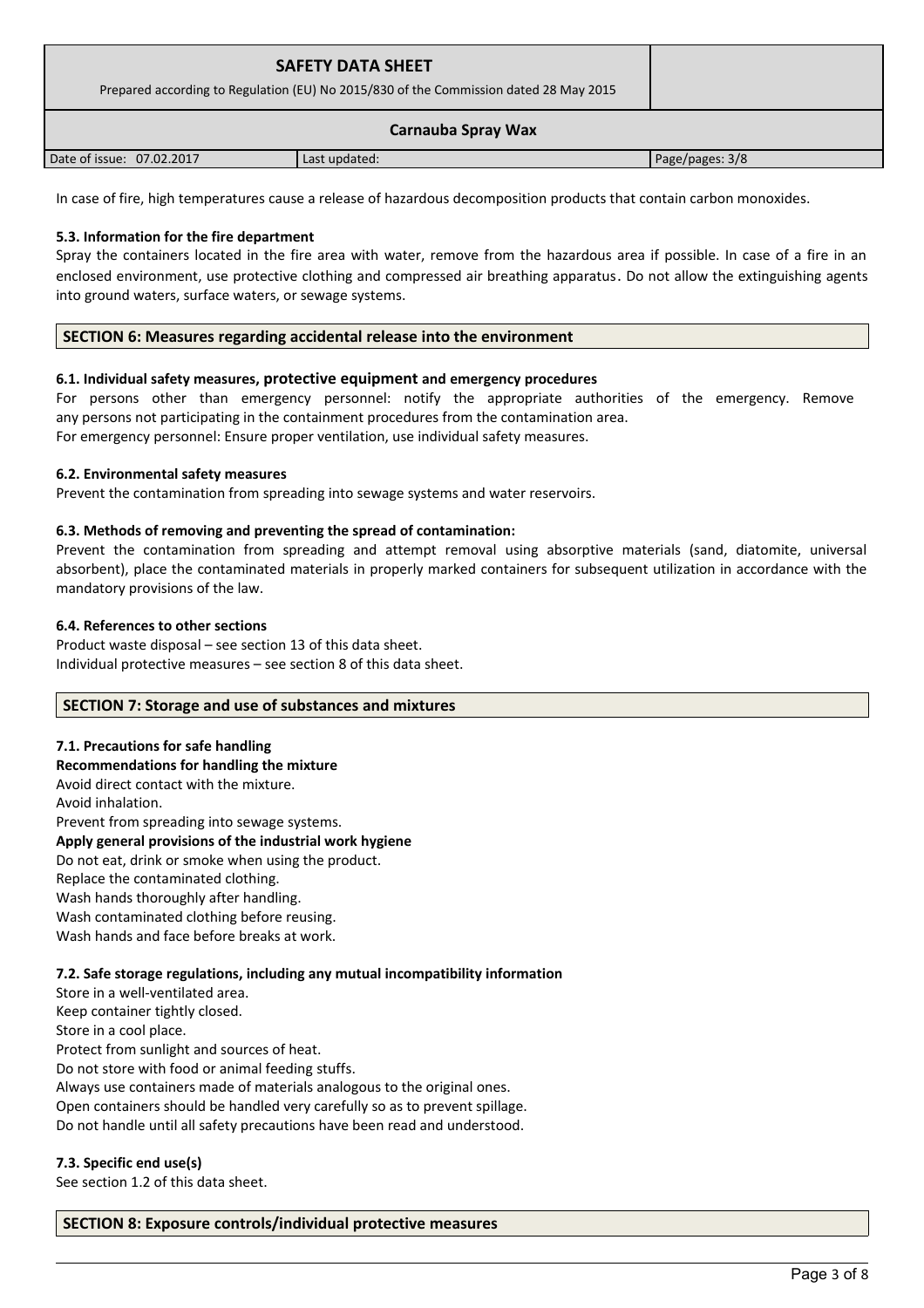| <b>SAFETY DATA SHEET</b><br>Prepared according to Regulation (EU) No 2015/830 of the Commission dated 28 May 2015 |               |                 |  |
|-------------------------------------------------------------------------------------------------------------------|---------------|-----------------|--|
| <b>Carnauba Spray Wax</b>                                                                                         |               |                 |  |
| Date of issue: 07.02.2017                                                                                         | Last updated: | Page/pages: 4/8 |  |

#### **8.1. Control parameters**

#### **The national highest acceptable concentration values in the work environment**

in accordance with the Notice of the Minister of Labor and Social Policy of 6 June 2014 on the highest acceptable concentration and intensity of factors detrimental to health in the work environment (Dz.U. (Journal of Laws) 2014, item 817).

| <b>NAME OF THE SUBSTANCE</b> | ID                                                                        | $NDS$ (mg/m3) | <b>NDSCh</b> (mg/m <sup>3</sup> ) | NDSP $(mg/m3)$ |
|------------------------------|---------------------------------------------------------------------------|---------------|-----------------------------------|----------------|
| Ethanol                      | CAS number: 64-17-5<br>EC number: 200-578-6<br>Index number: 603-002-00-5 | 1900          | $---$                             | $\frac{1}{2}$  |

#### **8.2. Exposure controls**

**Appropriate technical control measures:** Storage rooms and work stations should be adequately ventilated to keep vapor concentration below the limit value.

| Appropriate technical control measures                                                                                 |
|------------------------------------------------------------------------------------------------------------------------|
| General room ventilation is recommended.                                                                               |
| Individual safety measures                                                                                             |
| Face and eye protection                                                                                                |
| Not required under normal conditions of use.                                                                           |
| Skin protection                                                                                                        |
| <b>Hand protection</b>                                                                                                 |
| Not required under normal conditions of use.                                                                           |
| <b>Body protection</b>                                                                                                 |
| Use protective workwear.                                                                                               |
| The selection of individual protection measures must be made taking into account the concentration and quantity of the |
| hazardous substance occurring in the work environment.                                                                 |
| <b>Respiratory tract protection</b>                                                                                    |
| Not required under normal conditions of use.                                                                           |
| <b>Environment exposure controls</b>                                                                                   |
| Do not discharge into sewage systems or ground waters.                                                                 |
| General safety and hygiene recommendations                                                                             |
| Follow good hygiene practice.                                                                                          |
|                                                                                                                        |

# **SECTION 9: Physical and chemical properties**

# **9.1. Basic physical and chemical property information**

| Appearance:                                   | Under normal conditions: liquid |
|-----------------------------------------------|---------------------------------|
| Color:                                        | Unspecified                     |
| Odor:                                         | As specified                    |
| <b>Odor threshold:</b>                        | Unspecified                     |
| pH:                                           | Unspecified                     |
| Melting point/freezing point:                 | Unspecified                     |
| Initial boiling point and boiling range:      | Unspecified                     |
| Flash point:                                  | Unspecified                     |
| Flammability (solid, gas):                    | Unspecified                     |
| Upper/lower flammability or explosive limits: | Unspecified                     |
| Vapor pressure                                | Unspecified                     |
| Vapor density:                                | Unspecified                     |
| <b>Relative density:</b>                      | Unspecified                     |
| Solubility:                                   | Soluble in water                |
| Partition coefficient: n-octanol/water:       | Unspecified                     |
| Auto-ignition temperature:                    | Unspecified                     |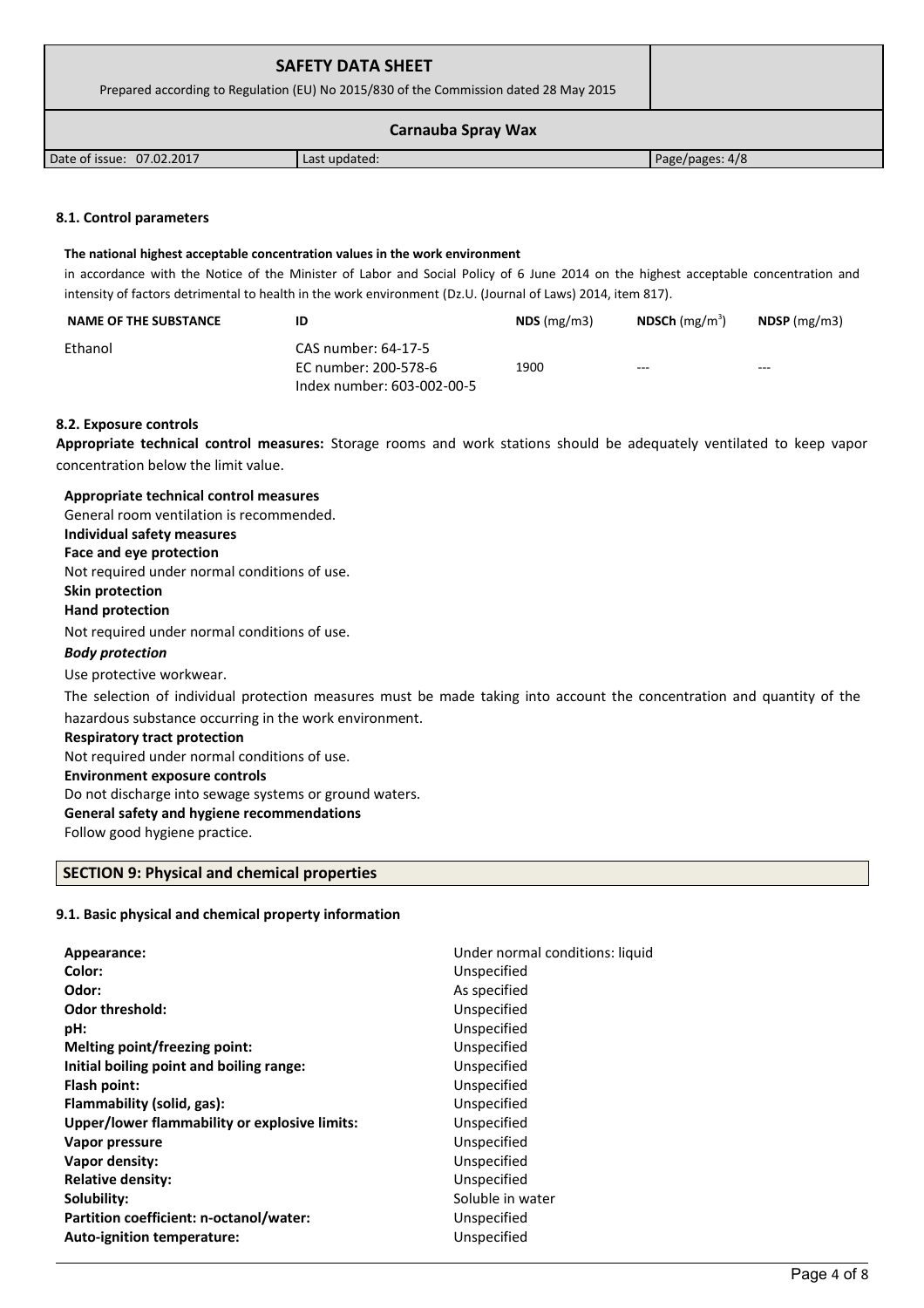| <b>SAFETY DATA SHEET</b><br>Prepared according to Regulation (EU) No 2015/830 of the Commission dated 28 May 2015 |               |                 |  |
|-------------------------------------------------------------------------------------------------------------------|---------------|-----------------|--|
| <b>Carnauba Spray Wax</b>                                                                                         |               |                 |  |
| Date of issue: 07.02.2017                                                                                         | Last updated: | Page/pages: 5/8 |  |
|                                                                                                                   |               |                 |  |

**Decomposition temperature:** Unspecified **Viscosity:** Unspecified **Explosive properties:** Not applicable **Oxidizing properties:** Not applicable

#### **9.2. Additional information**

No additional analysis results.

#### **SECTION 10: Stability and reactivity**

#### **10.1. Reactivity**

The mixture is chemically stable under normal conditions.

#### **10.2. Chemical stability**

The product is stable when properly used, stored and transported.

#### **10.3. Potential for hazardous reactions**

No data

#### **10.4. Conditions to avoid**

Avoid high temperatures, direct sunlight, hot surfaces and open fire.

#### **10.5. Incompatible materials**

Acids, bases, oxidizing agents.

#### **10.6. Hazardous decomposition products**

Do not occur when used in accordance with its purpose.

# **SECTION 11: Toxicological information**

#### **11.1. Information regarding toxicological effects**

#### **Acute toxicity**

Based on available data, the classification criteria are not met. **Skin corrosion/irritation** Based on available data, the classification criteria are not met. **Serious eye injury/irritation** Based on available data, the classification criteria are not met. **Allergenic influence on respiratory tract or skin** Based on available data, the classification criteria are not met. **Mutagenic influence on reproductive cells** Based on available data, the classification criteria are not met. **Carcinogenicity** Based on available data, the classification criteria are not met. **Harmful influence on reproductive organs** Based on available data, the classification criteria are not met. **Toxic influence on target organs – single exposure** Based on available data, the classification criteria are not met. **Toxic influence on target organs – repeated exposure** Based on available data, the classification criteria are not met. **Hazard caused by aspiration** Based on available data, the classification criteria are not met.

#### **SECTION 12: Environmental information**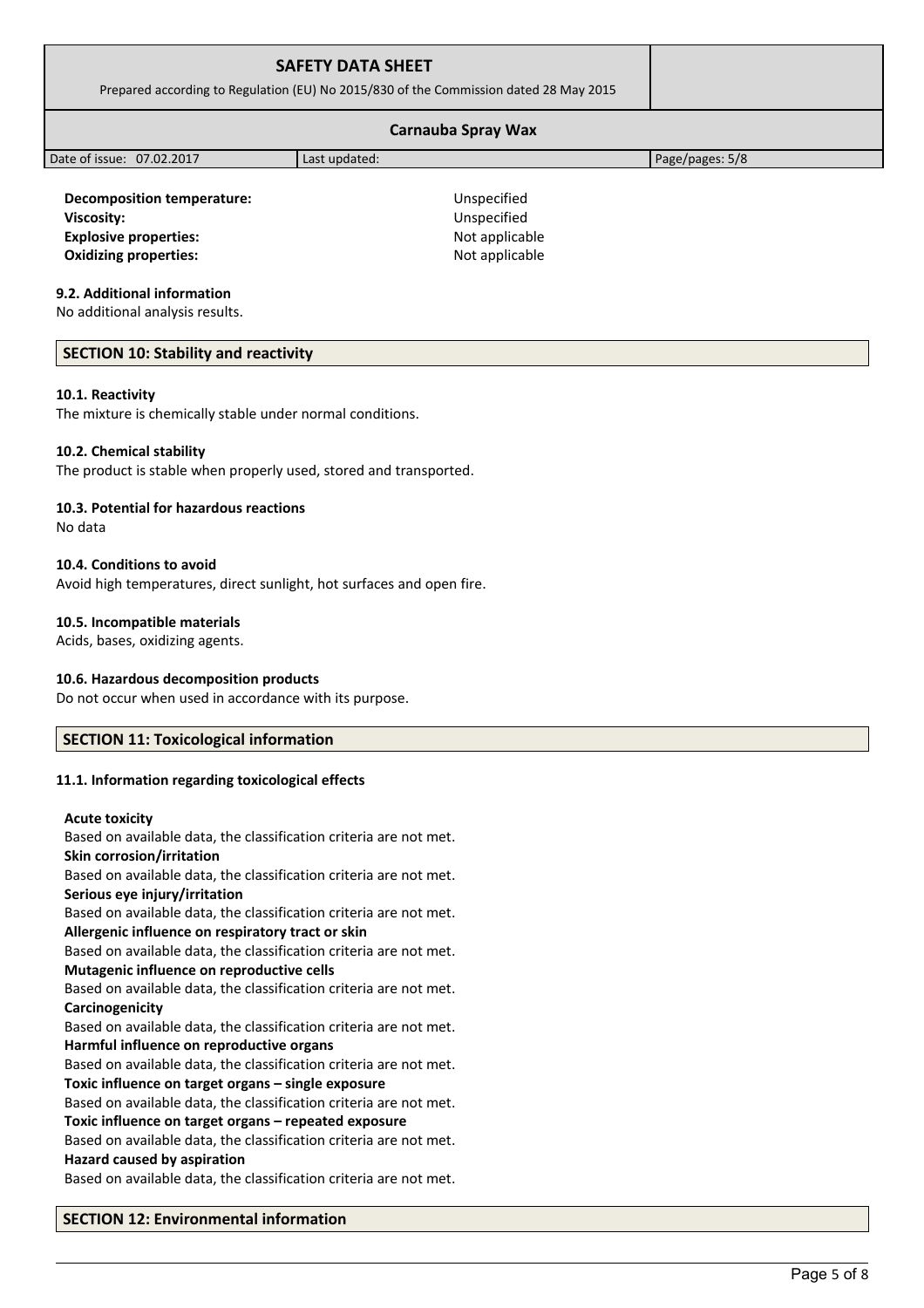| <b>SAFETY DATA SHEET</b><br>Prepared according to Regulation (EU) No 2015/830 of the Commission dated 28 May 2015 |               |                 |  |
|-------------------------------------------------------------------------------------------------------------------|---------------|-----------------|--|
| <b>Carnauba Spray Wax</b>                                                                                         |               |                 |  |
| Date of issue: 07.02.2017                                                                                         | Last updated: | Page/pages: 6/8 |  |

# **12.1. Toxicity**

No data

#### **12.2. Durability and dissolution potential**

The surfactants contained in the product comply with the biodegradability criteria as laid down in Regulation (EC) 648/2004 on detergents.

# **12.3. Bioaccumulation capacity**

No data

# **12.4. Soil mobility**

No data

# **12.5. Results of PBT and vPvB properties evaluation**

No data

# **12.6. Other harmful effects**

No data

# **SECTION 13: Waste disposal**

# **13.1. Waste disposal methods**

Empty containers should be transported to an authorized company in order to be reprocessed or recycled.

Do not store with municipal waste.

Do not discharge into sewage systems, surface waters or wastewater.

# **Waste code**

Act of 14 December 2012 on waste (Dz.U. (Journal of Laws) 2013, item 21).

Regulation of the Minister of Environment of 9 September 2014 on the waste catalogue (Dz.U. (Journal of Laws) 2014, item 1923).

The waste code must be assigned individually at the location where the waste is produced, depending on the industry in which it is used.

# **SECTION 14: Transport information**

| 14.1.<br>14.2.<br>14.3. | <b>UN</b> number<br>UN proper shipping name<br>Transport hazard class(es)               | ADR/RID<br>---<br>--- | <b>IMGD</b><br>---<br>---<br>--- | <b>IATA</b><br>---<br>$- - -$ |
|-------------------------|-----------------------------------------------------------------------------------------|-----------------------|----------------------------------|-------------------------------|
|                         | Warning sticker No.                                                                     | ---                   | ---                              | ---                           |
| 14.4.                   | <b>Packing group</b>                                                                    | ---                   | ---                              | $- - -$                       |
| 14.5.                   | Threat to the environment                                                               | ---                   | ---                              | ---                           |
| 14.6.                   | Special precautions for users                                                           |                       | Not applicable                   |                               |
| 14.7.                   | Bulk transport in accordance with the MARPOL<br>convention appendix II and the IBC code |                       | Not applicable                   |                               |

# **SECTION 15: Legal information**

**15.1. Provisions of the law regarding safety and protection of the environment in relation to the substance or mixture This safety data sheet has been drawn up based on the following legal acts:**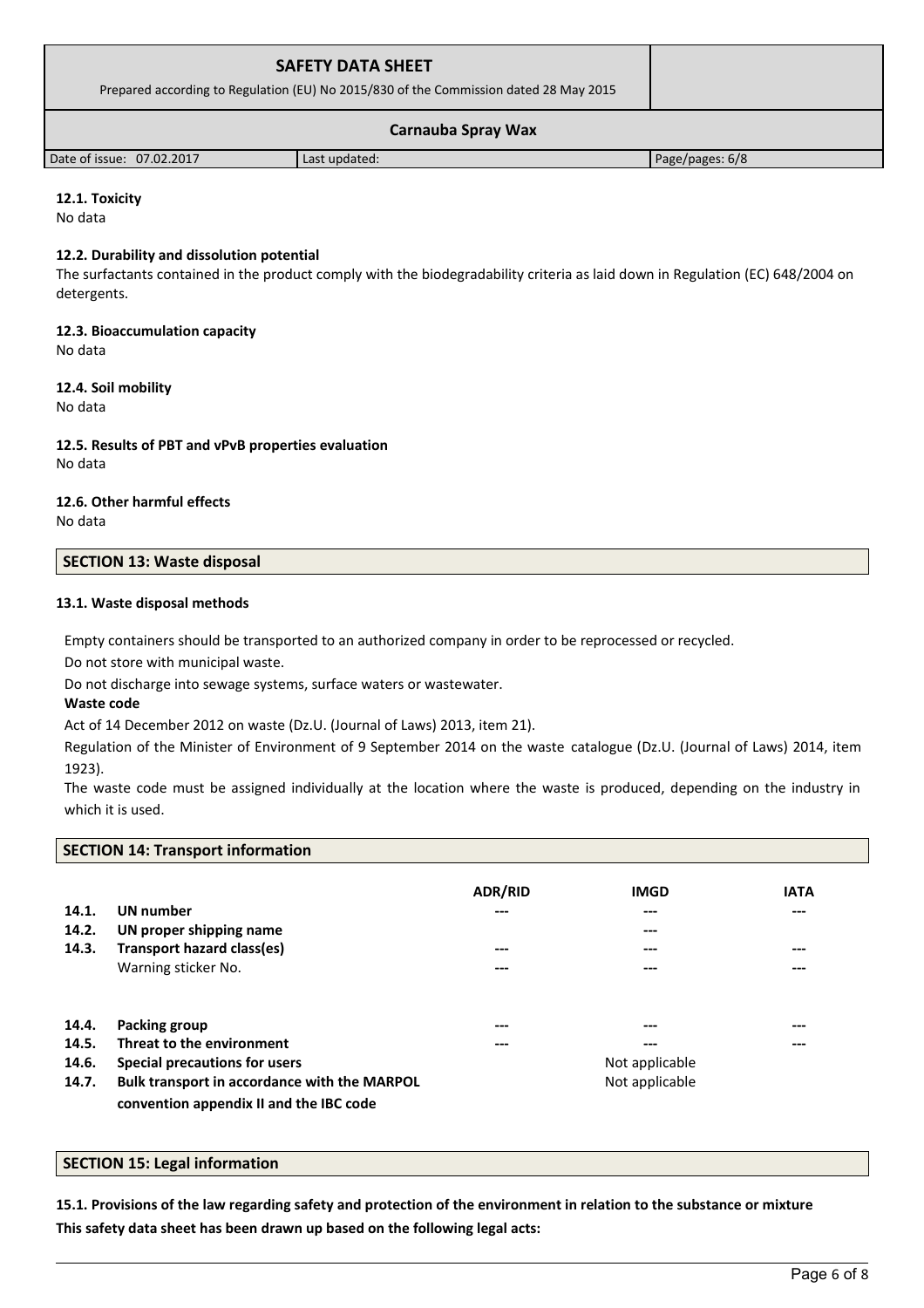| <b>SAFETY DATA SHEET</b><br>Prepared according to Regulation (EU) No 2015/830 of the Commission dated 28 May 2015 |               |                 |
|-------------------------------------------------------------------------------------------------------------------|---------------|-----------------|
|                                                                                                                   |               |                 |
| Date of issue: 07.02.2017                                                                                         | Last updated: | Page/pages: 7/8 |

- 1. Regulation (EC) No 1907/2006 of the European Parliament and of the Council of 18 December 2006 concerning the Registration, Evaluation, Authorization and Restriction of Chemicals (REACH), establishing a European Chemicals Agency, amending Directive 1999/45/EC and repealing Council Regulation (EEC) No 793/93 and Commission Regulation (EC) No 1488/94 as well as Council Directive 76/769/EEC and Commission Directives 91/155/EEC, 93/67/EEC, 93/105/EC and 2000/21/EC.
- 2. Regulation (EC) No 1272/2008 of the European Parliament and of the Council of 16 December 2008 on classification, labeling and packaging of substances and mixtures, amending and repealing Directives 67/548/EEC and 1999/45/EC, and amending Regulation (EC) No 1907/2006. [ATP1, ATP2, ATP3, ATP4, ATP5, ATP6]
- 3. Commission Regulation (EU) 2015/830 of 28 May 2015 amending Regulation (EC) No 1907/2006 of the European Parliament and of the Council on the Registration, Evaluation, Authorization and Restriction of Chemicals (REACH) as corrected (replaces Regulation EC No 453/2015)
- 4. Act of 25 February 2011 on the chemical substances and their mixtures (DZ.U. (Journal of Laws) No 63, item 322 with amendments).
- 5. Regulation of the Minister of Labor and Social Policy of 6 June 2014 on the maximum permissible concentration and intensity of agents harmful to health in the work environment (Dz.U. (Journal of Laws) item 817).
- 6. Act of 14 December 2012 on waste (Dz.U. (Journal of Laws) 2013, item 21).
- 7. Regulation of the Minister of Environment of 9 September 2014 on the waste catalogue (Dz.U. (Journal of Laws) 2014, item 1923).
- 8. Classification of dangerous goods according to the European Agreement concerning the International Carriage of Dangerous Goods by Road (ADR).
- 9. Regulation of the Minister of Labor and Social Policy of 26 September 1997 on general provisions of occupational safety and health (Dz.U. (Journal of Laws) 2003 No 169, item 1650 with amendments).
- 10. Regulation of the Minister of Health of 30 December 2004 on occupational health and safety related to the presence of chemical agents in the workplace (Dz.U. (Journal of Laws) 2005 No 11, item 86 with amendments). (Dz. U. z 2005r. Regulation of the Minister of Economy of 21 December 2005 on essential requirements for personal protection (Dz.U. (Journal of Laws) No 259, item 2173).

#### **15.2. Chemical safety evaluation**

No chemical safety evaluation for the mixture.

# **SECTION 16: Additional information**

List of hazard statements from section: 3 **H225** Highly flammable liquid and vapor

# **CAS** (Chemical Abstracts Service)

- **EC number** means one of the following:
- the number of the substance as given in the European Inventory of Existing Chemical Substances (EINECS),
- the number of the substance as given in the European List of Notified Chemical Substances (ELINCS)
- the number in the inventory of chemical substances listed in the European Commission's publication "No-longer polymers"

#### **Description of used abbreviations, acronyms and symbols:**

**NDS** - maximum allowable concentration of substances hazardous to health in work environment

**NDSCh** - temporary maximum allowable concentration

**NDSP** - highest maximum allowable concentration

**UN number** - the four-digit number that identifies hazardous materials and articles (UN No)

**ADR** - the European Agreement concerning the International Carriage of Dangerous Goods by Road

**RID** - the Regulation concerning the International Carriage of Dangerous Goods by Rail

**IMDG** - International Maritime Dangerous Goods Code

**IATA** – International Air Transport Association

**vPvB** (substance) very Persistent very Bioaccumulable

**PBT** (substance) Persistent Bioaccumulative Toxic

**LD50** Lethal dose required to kill half the members of a tested population